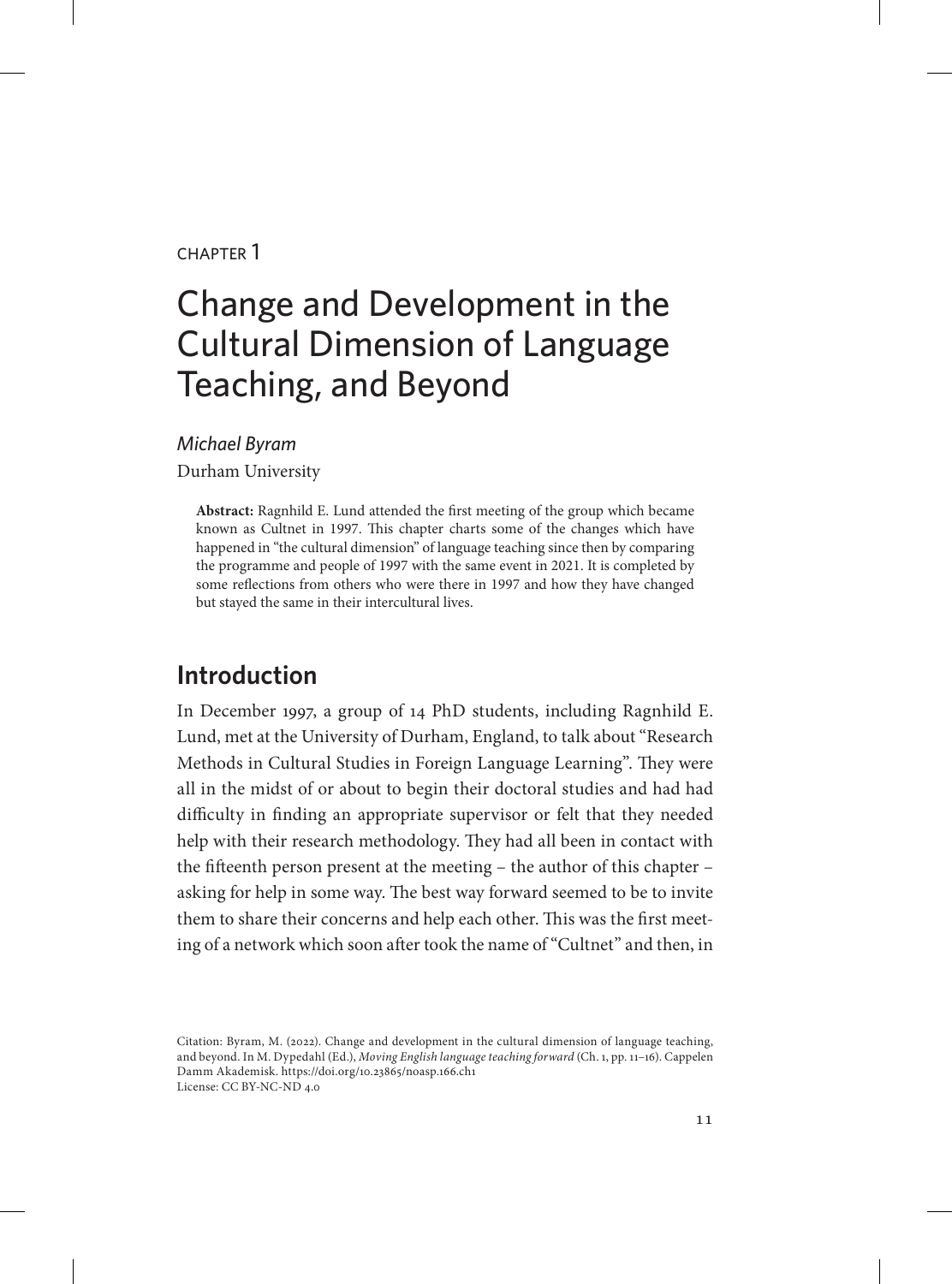2021, "Cultnet: Intercultural Community for Researchers and Educators", at its 23<sup>rd</sup> meeting<sup>1</sup> (https://cultnetintercultural.wordpress.com/).

The title of a second meeting, in December 1998, was – somewhat grandly – "Second International Research Students' Conference on Intercultural Studies and Foreign Language Teaching", with a significant change from "cultural" to "intercultural" studies and from "learning" to "teaching". Later meetings were sometimes described as "symposium" or "meeting" and eventually as "meeting" and not "conference". This is important because the function of the meetings is to provide an opportunity for talking about work in progress rather than presenting completed studies.

One of the purposes of this chapter is to compare programmes and topics in 1997 with those of 2021 in order to consider what this tells us about the "cultural dimension" in language teaching and its evolution. I use the phrase "cultural dimension" deliberately as a cover term, since terminology has also changed, reflecting the field's deeper changes. This comparison is a case study which, while it cannot be generalised, can stimulate analysis and reflection in other cases and, perhaps, in the field in general, whatever terminology is used to designate this field.

# **From 1997 to 2021**

Comparing the programs from 1997 and 2021 (the latter held virtually because of the pandemic) reveals the following:

– The focus on methodology in 1997 is prominent in the title of the meeting and participants' abstracts, whereas in 2021 methodology was present only implicitly, and topics included: citizenship, cultural identities, literature, picture books, teachers' beliefs, internationalisation, the public engagement of universities, humanitarian aid, linguacultural encounters, pupil mobility etc.

<sup>1</sup> The meetings have taken place every year except 2020, which was cancelled because of the COVID-19 pandemic.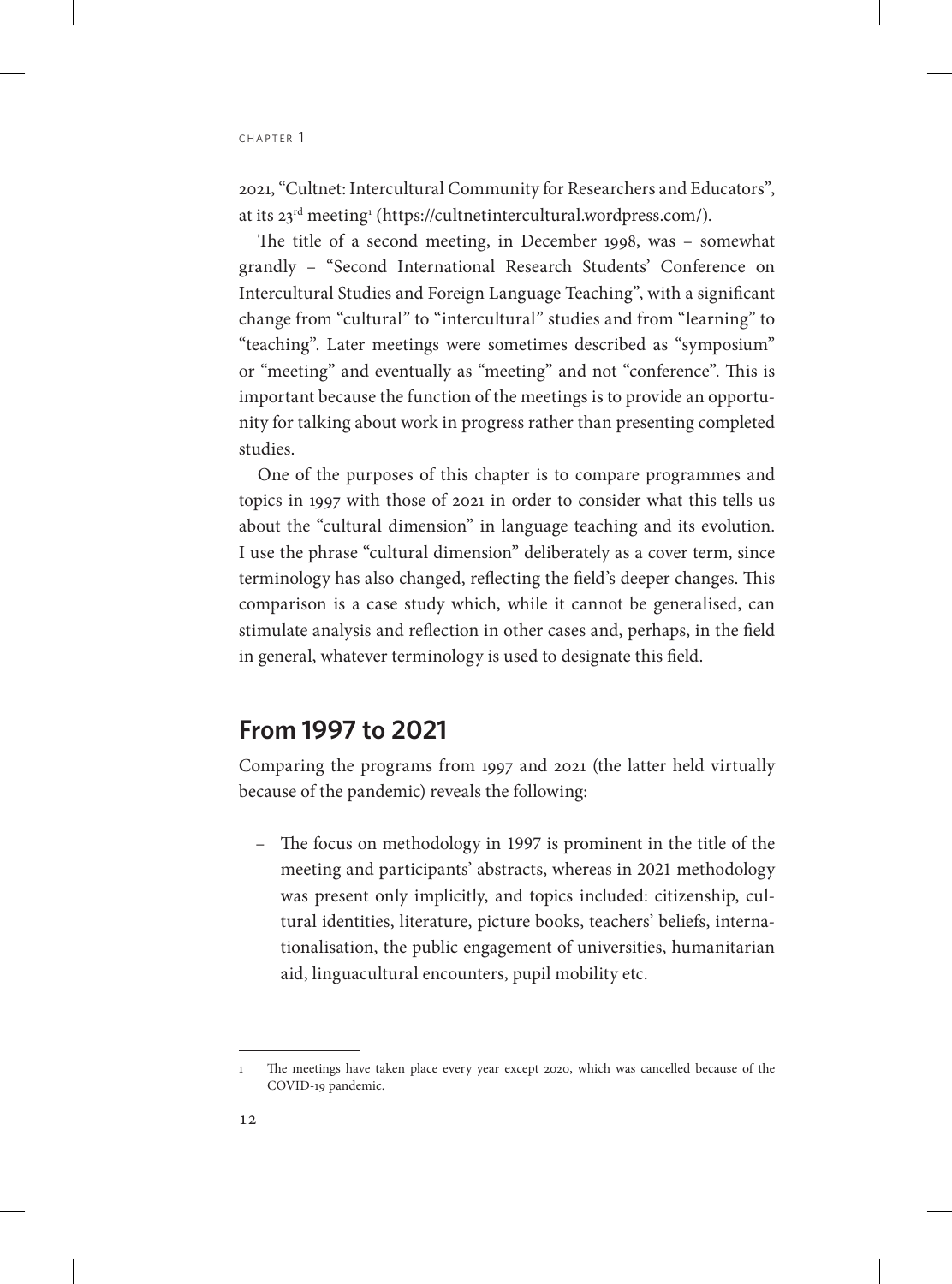- In 1997 all participants, with two exceptions, were concerned with language teaching, most having practised or still practising as teachers, whereas in 2021 the proportion of topics other than language teaching was substantially higher<sup>2</sup>.
- Participants in 1997 were all presenters and, with two exceptions, were "students", whereas in 2021 "students" were a small minority, and most presenters were in employment as teacher researchers in higher education, including some who had been students in 1997.
- In 1997 the terms used to describe the content of participants' research included "the cultural dimension", "teaching culture", "promoting cultural knowledge", and "intercultural understanding", whereas by 2021 other terms appear such as "intercultural competence", "intercultural awareness", "intercultural citizens/citizenship", and one reference to "global citizenship".
- In 1997 oral presentations were "works in progress" dealing with plans for data collection, methods of analysis, or simply initial plans, whereas in 2021, most presentations were of completed work and, though still a "meeting", the event had many characteristics of a "conference".

### **What does this list tell us?**

Most immediately and obviously, there is a change away from worries about the research methods, which may indicate more research confidence in general and in particular that research students have sufficient guidance from their supervisors in ways not evident in 1997.

Secondly, there is an inclusion of other areas of study beyond language teaching, and even beyond education, although language teaching and education are still dominant. The network remains true to its origins.

The presence of references to "citizenship" and education for citizenship in 2021 is a third noticeable feature.<sup>3</sup>

<sup>2</sup> I refrain from statistical analysis since the total of 14 in 1997 became 120 participants and 53 presenters in 2021.

<sup>3</sup> There is no denying that the membership of Cultnet Intercultural largely comprises "language people" and "language teachers". Networks develop like rolling snowballs, bringing more people with similar interests into the group, which currently has approximately 300 members.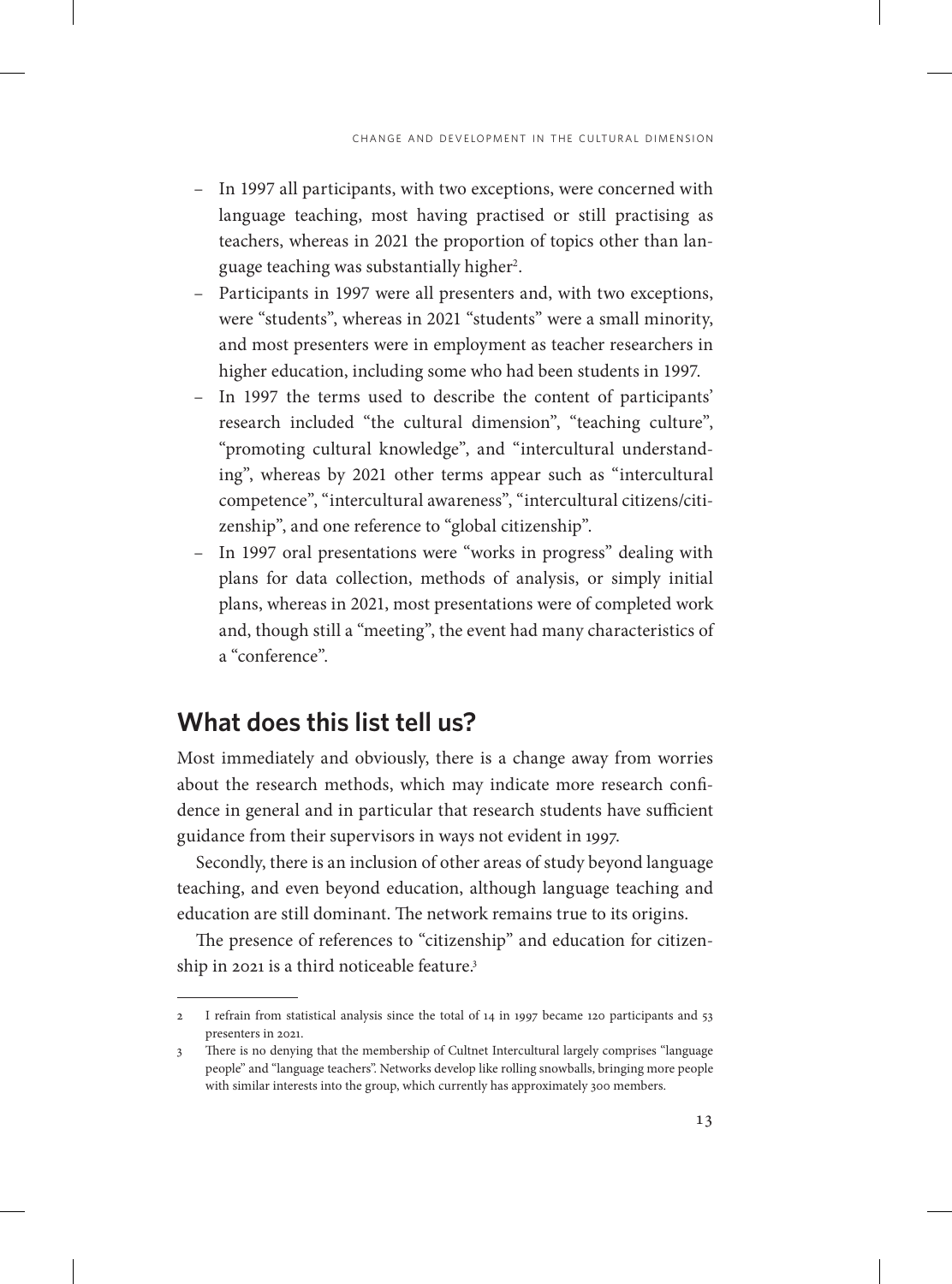CHAPTER 1

Fourthly, the change towards being a conference rather than a meeting for sharing work in progress perhaps indicates more certitude and maturity and, again, a reduced need for help with research design, methodology and so on.

Fifthly, the membership of the network and the presenters at the 2021 meeting include many people who are well established in their careers and who supervise their own PhD students, and this suggests that the field has acquired a degree of maturity and recognition. Such recognition is for both research and teaching, since such people are now also teaching university courses which reflect their research interests.

Finally, the shift in terminology and the strong presence of "intercultural" and to a lesser degree "citizenship" in 2021 suggests a considerable conceptual change as well as a widening of the focus from "language".

In short, in the specific case of this network of researchers and researcher teachers, there have been substantial changes over the period of two decades or so. Some changes are peculiar to the case – the characteristics of participants and their presentations – and some are probably indicative of developments in research on "cultural studies / intercultural competence": broadening of focus from language to citizenship as well as from education to migration and de-colonising. Similar changes can doubtless be observed elsewhere<sup>4</sup>.

## **Will the trends continue?**

Future-gazing is notoriously fraught with problems, but the significance of the "intercultural" in a time of globalization, migration and constant interaction among people of different origins and identities is not difficult to predict. Research on social issues that include education will follow – and try to anticipate – societal evolution. The widening of focus in the Cultnet meetings, both within education and beyond

<sup>4</sup> At about the same time as Cultnet was founded, the International Association of Language and Intercultural Communication (IALIC) grew out of a series of conferences on "Cross-Cultural Capability". A similar analysis could be carried out if its programs are still available ([www.ialic.](http://www.ialic.international) [international\)](http://www.ialic.international).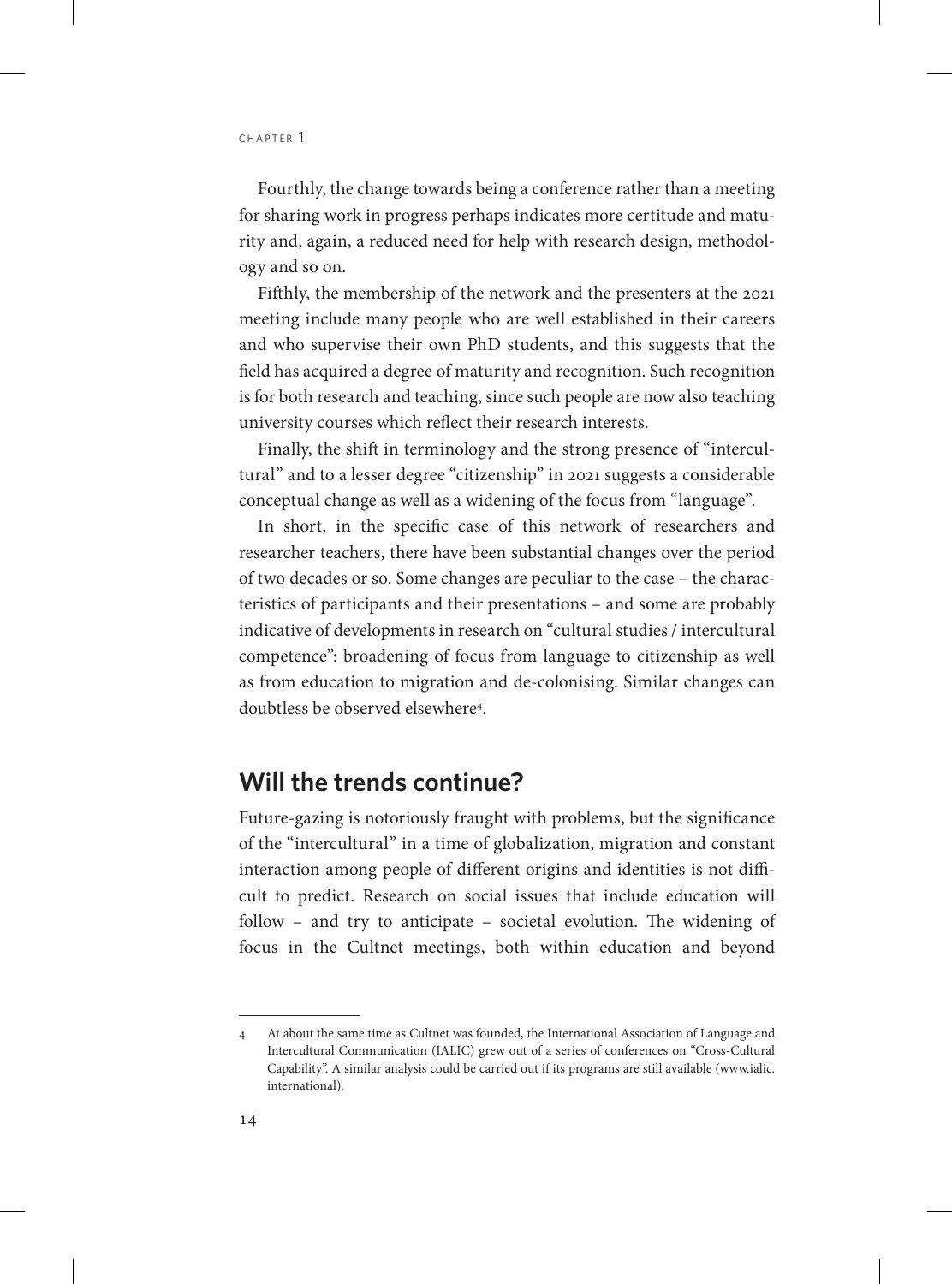education, is not difficult to predict, either. Although this book is concerned primarily with language teaching, it is also predictable – or at least desirable – that language teaching should also turn its attention to societal changes.

## **And what about the people?**

Apart from any intrinsic value this analysis may have, the Cultnet network is, perhaps primarily, a collection of people. Changes in the field of study depend on the research interests and academic careers of such people.

In 1997, the PhD "students" included some recent undergraduates and others in the midst of their career, usually in teaching. The recent undergraduates are now senior academics, and those in mid-career have entered into active retirement – or in one important case is about to do so.

One of the senior academics says that since 1997 she has "come full circle – in a roundabout way! – and am now immersed in care ethics theory and decolonisation". Another says her ideas have changed substantially:

I (now) think what's important is not what to teach about culture but what attitudes we, teachers and students, should hold toward others' cultures. It is widely accepted that we should respect others' cultures, but it is easier said than done. When a foreign cultural behavior, belief, or value really challenges the core value of my culture, how should I respond to it? And how should I teach my students?

She also emphasises how she would now like to "teach my students through the lens of foreign cultures, how they can understand their own culture more and value it".

Of those who moved into active retirement, one says:

The voluntary work in which I am engaged draws daily on my experience of straddling the divide between different worlds – regions and nations in the UK, the UK and other nation-states, education and business/industry, private sector and public sector … all call for mediation between different aspects of the *other*.